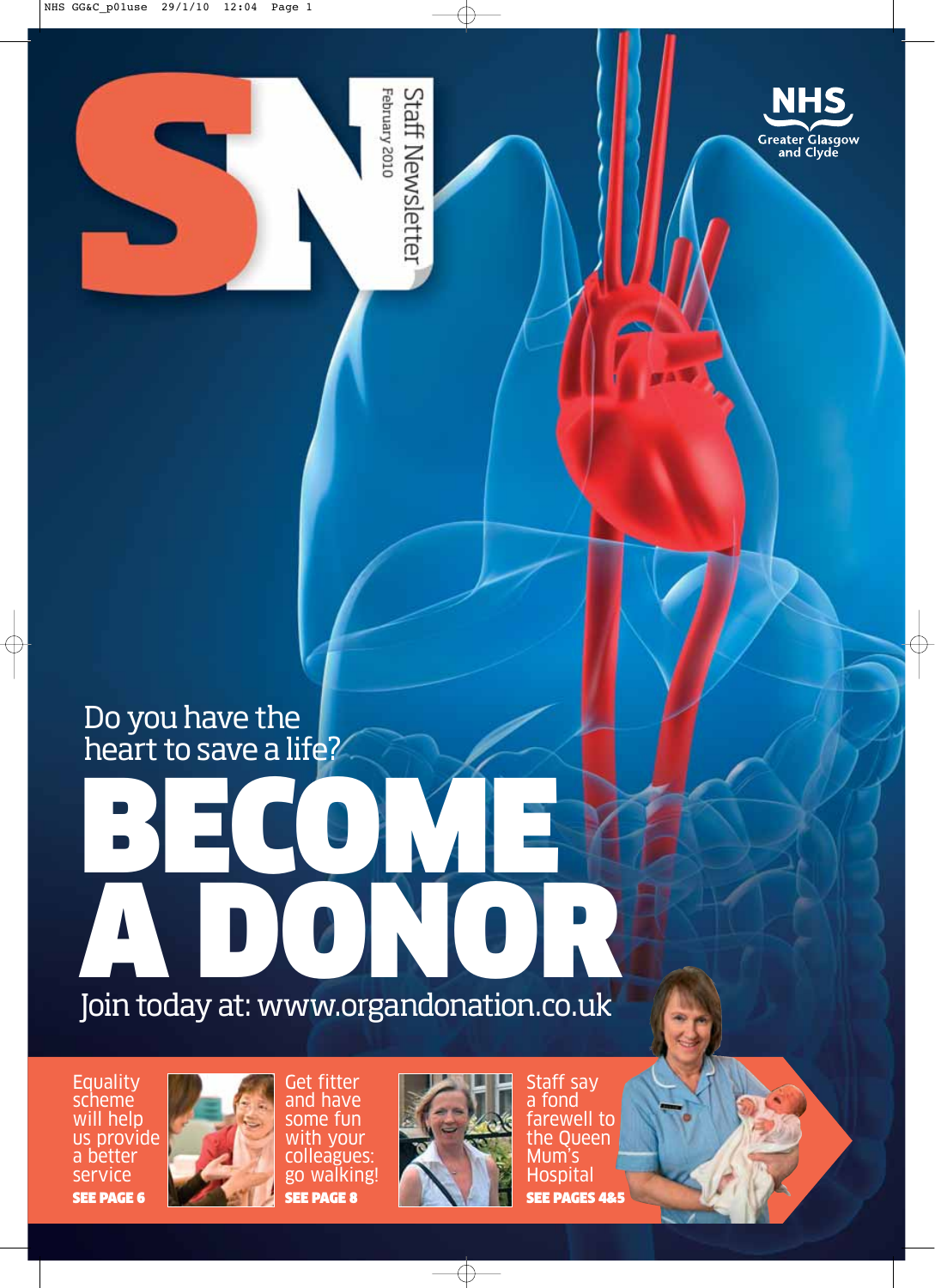### DATES FOR THE DIARY

### COMPASSION-FOCUSED MINDFULNESS FOR STAFF

#### Fridays from 5 February-26 March, Legal House, Glasgow

This course, which is supported by the Scottish Government Working Well Challenge Fund, will provide a participating learning experience to support the development of mindfulness and compassion for staff. To book a place, download a booking form from SN online at: www.nhsggc.org.uk/

### staffnewsletter BOARD MEETING

16 February, 9.30am, Dalian House, Glasgow

### DELIRIUM AND DEMENTIA IN THE GENERAL HOSPITAL 19 February, Edinburgh Royal Infirmary

This event will focus on providing information to staff in acute care settings on delirium and dementia. To register, follow the education and training links to events calendar at www.dementia.stir.ac.uk

#### GENDER EQUALITY AND HEALTH CONFERENCE 23 February, Hilton Grosvenor Hotel, Edinburgh

The conference aims to invigorate the gender equality agenda in NHSScotland, increase the understanding of gender equity and equality and highlight examples that demonstrate progress and support the NHS to look at health topics with a gender perspective. To book, visit www.regonline.co.uk/ Checkin.asp?EventId=80 2114

RISKS AND OPPORTUNITIES – THE INTERNET AND MENTAL HEALTH 25 February, John McIntyre Centre,

University of Edinburgh This event will discuss the ways in which the internet can affect mental health and how e-health and online strategies can be developed to promote mental health and assist people with mental health problems.

### To book, visit www.sdcmh.org.uk/events /forthcomingevents

### RED FOR HEART 26 Februar

The British Heart Foundation Scotland is organising a national campaign for February including a National Wear Something Red Day on 26 February. To take part, download a free fundraising kit at: www.bhf.org.uk/red or tel: 0845 241 0976

### **CONTINENCE** AWARENESS **EXHIBITION** 3 March, 11am-7pm, The Dan Young Building,

Cumbernauld This drop-in event focuses on current methods of bowel and bladder management. To attend, email **annem** @ssba.org.uk or lisa@ ssba.org.uk or tel: 01236 794576

### TRAINING FOR **TRANSFERS** 10 March, Kelvin

Conference Centre, **Glasgow** This event is aimed at staff from A&E and anaesthesia/ intensive care who may be required to transfer a patient who has or is developing a critical illness or requires a time-critical intervention. To register, visit the shock team section of the NHSGGC

### NO SMOKING DAY Marc www.nosmokingday.

website

org.uk See page



## Make time to plan for your future

THE NHS Superannuation Scheme (Scotland) now has two different member sections.

All staff who joined the scheme from 1 April 2008 are members of the "2008 section". Staff who were members of the scheme prior to this date are members of what is termed the "1995 section".

Staff who are currently members of the 1995 section are being asked to make a choice between the following:

staying in the 1995 section, with the pension you have earned to date, and all future membership being treated under the rules and regulations that apply to that section, or

• transferring to the 2008 section, which means that the rules and regulations of this section would apply to all pension you have earned so far and any that you earn in the future.

To assist in this process, the Scottish Public Pensions Agency (SPPA) will be sending an information pack to all members of the 1995 section during February.

Packs will be sent to home addresses, and will contain a copy of the Choice Guide together with additional information, a Choice Reply Form and a comparative statement showing your estimated benefits which would accrue at both age 60 and 65 under each section to enable you to make an informed choice as to which section would suit you most. Members who do not return their Choice Reply Form by 30 June 2010 will remain in the 1995 section.

no

### **Pensions advice**

Neither the SPPA nor the board is legally permitted to give advice to staff as to their best option.

Staff who wish financial advice regarding the choice exercise should seek such advice from a qualified independent financial adviser. NHSGGC will, however, seek to ensure that staff have access to sufficient information to enable them to participate in the process.

### What happens next?  $\boldsymbol{\theta}$

By the end of February information DVD and a self-use calculator to allow comparisons of personal preferred retiral date. • SPPA Choice team available at a special call centre

will be available until the end of June. Phone numbers and other information will be contained in members' packs.

### During March

A series of "drop-in" sessions will be arranged throughout NHSGGC to enable staff to receive a presentation on the main differences between each of the sections. These will be advertised on notice boards and via StaffNet during February. Additional sessions will be arranged if required.

30 June End of choice exercise.

 $\frac{1}{\sqrt{2}}$  Find out more at: www.sppa.gov.uk/ nhschoice.htm



Staff Newsletter is written by staff for staff with the full support of the Area Partnership Forum Please send articles, letters and photographs to: NHSGGC Communications, Staff Newsletter, NHS Greater Glasgow & Clyde, 350 St Vincent Street, Glasgow G3 8YZ<br>**Email: staffnewsletter@ggc.scot.nhs.uk Telephone: 0141 201 4995**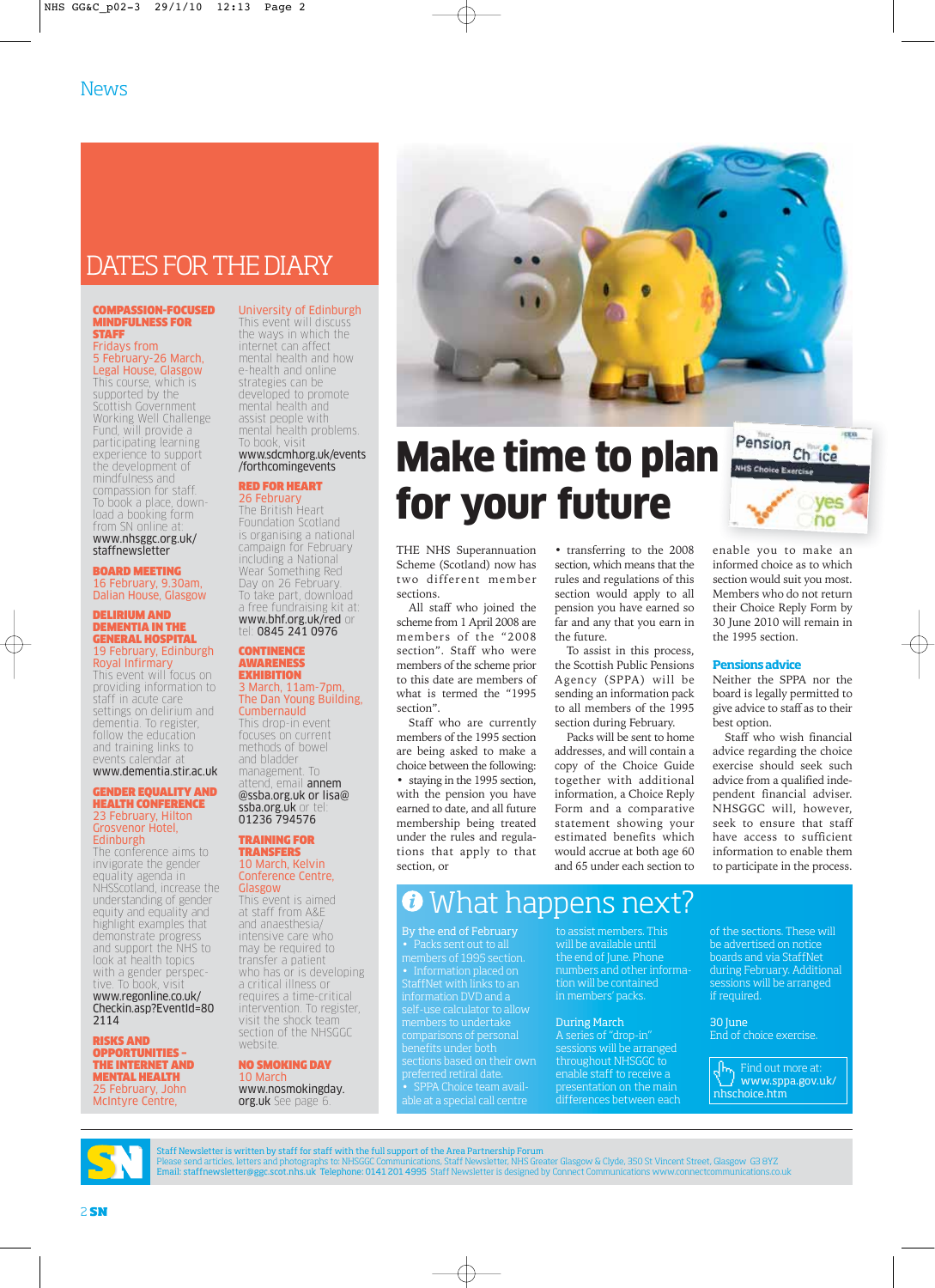### **News**

**Blood and Transplant** 

"No, I haven't joined the<br>Organ Donor Register yet."

## Do you have it in you to save a life?

### Organ Donor Register needs you

**WAOU SOLUTE 1999 WAND SOLUTE:**<br>
We interest of us are currently<br>
Not be a set of us are currently you needed one? Nearly everyone would – but only 27 per cent of us are currently on the Organ Donor Register.

NHS staff, more than most, know the difference being a donor can make. A national campaign launched at the end of 2009 is encouraging everyone to think about joining the NHS Organ Donor Register and help save a life.

All NHSGGC staff are now being encouraged to think about doing just that and adding their names to the register.

This is the first UK-wide organ donation campaign. It aims to promote public awareness about organ donation and increase significantly the number of people on the NHS Organ Donor Register so that many more lives could be saved and transformed. The need for organs is constant. Currently in the UK:

• more than 10,000 people need an organ transplant

• of these, 1000 people – three a day

– will die before an organ becomes available

• while 90 per cent of people in the UK say they support organ donation, to date 27 per cent have joined the the NHS Organ Donor Register.

You can show your support for organ donation by joining the NHS register at: www.organdonation. nhs.uk and by letting those closest to you know your wishes.

More than 16.4 million people have joined the register, but many more may not yet have got around to signing up. If you would like to join so that many more lives can be saved and transformed, visit www.organdonation.nhs.uk

The NHS Organ Donor Register campaigns to:

• raise awareness about the success of transplantation and the urgent need for more organ donors • make it easier for people to find out more and join the NHS organ donor register

• encourage people to talk about their wishes with family and friends.



"If someone I love needed<br>rgan, I hope the organ, I hope they'd get one.

> To join the Organ Donor Register, visit: www.organ donation.nhs.uk or tel: 0300 13 23 23

## Rachel got her wish and helped three people

**WOULD you take an organ if you needed one? It's a question most of us would say yes to. But what if you had to make the heart-breaking decision to donate your child's organs and let three other people live?**

**That was the decision faced by nursing sister Sandra Warden, who works at Gartnavel General ward 7A, when her 11-year-old daughter Rachel suffered a massive brain haemorrhage and died. Despite the unbearable grief Sandra and her husband Craig and son David felt, they were all aware how Rachel felt about the importance of organ donation.**

**From a young age, Rachel knew the story about her grandfather who had kidney failure**

**and was on kidney dialysis before he received a kidney transplant which allowed him to be much more active and feel healthier. From then, Rachel and her older brother David always maintained that if they were to die, they would want their organs to be used to help people who were sick.** 

**Although too young to carry a donor card, Rachel made her mum and dad promise that they would allow her organs to be used for transplants if she died.**

**Last June, Sandra and Craig had to remember that pledge when their lively and adventurous daughter lapsed into a coma after suffering a brain haemorrhage. Rachel died on what**



**would have been her final day at primary school.**

**That morning, she had a seizure and was rushed to hospital. Sandra said: "She was in a coma and put on a ventilator. They gave her a CT scan and we were told she'd had a massive bleed in her brain and that there wasn't much chance. She died later that evening.**

**"It is never an easy decision**

**for families to make, but ours was made slightly easier because we knew that's what Rachel wanted.**

**"We'd always discussed things like that anyway. She'd always said to us 'What good are my organs to me when I am dead? If someone can get life out of them, then that's what I want.'"**

**Thanks to Rachel's amazing generosity and her mum and dad's belief that her wishes should be adhered to, Rachel was able to help three people with her organs. A man received her kidney and pancreas, a woman her liver and another man received her second kidney.**

**Her mum added: "Rachel's wish has come true. I am so proud of her."**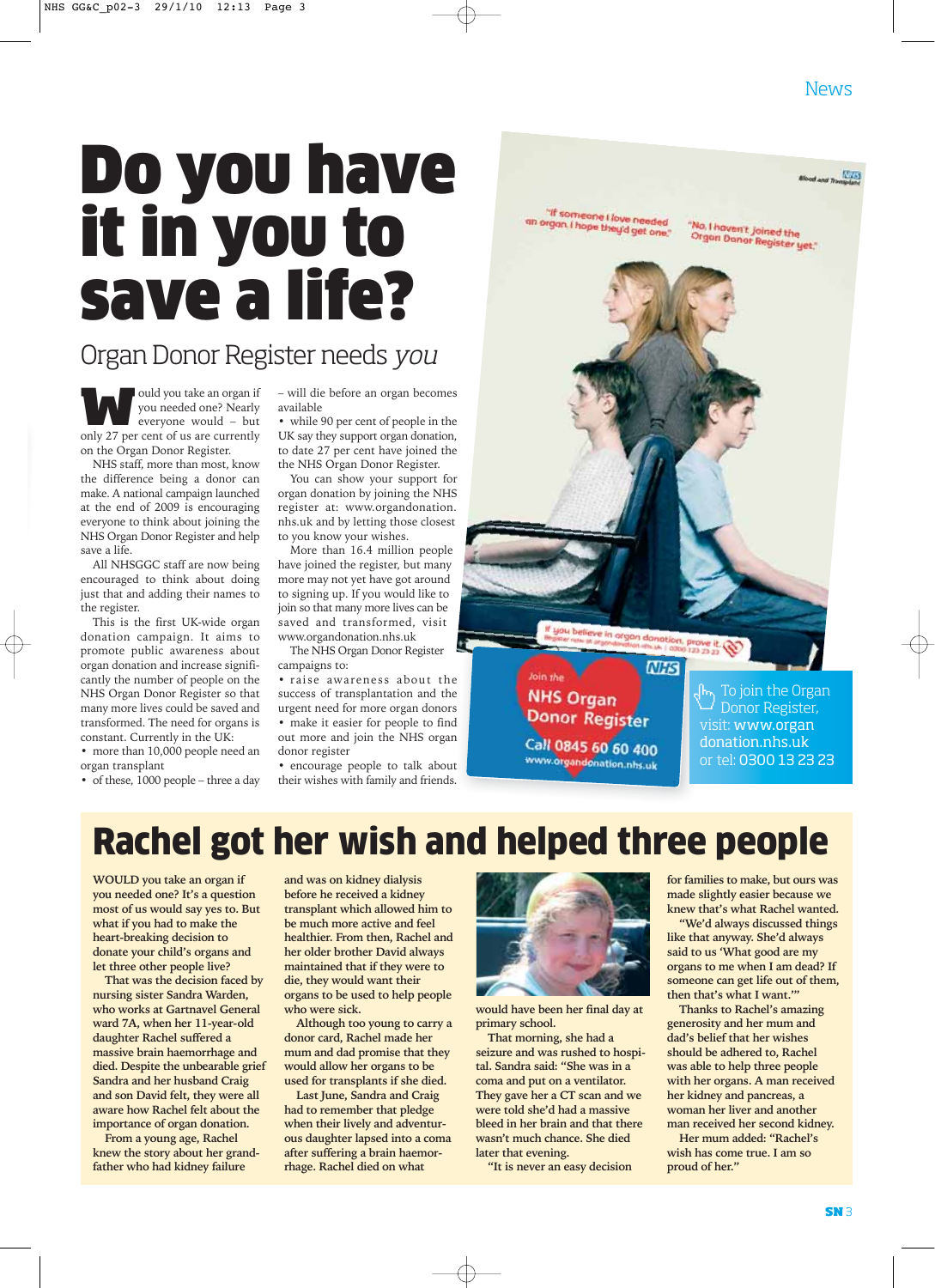## After 46 years of wel arrivals, staff say a fo

## Tributes paid as the much-loved Queen Mot

**Following a fantastic 46 years of service** delivering babies and pioneering many innovations in maternity care, the Queen Mother's Hospital finally closed its doors last month.

Staff were understandably emotional at saying goodbye to the hospital, but were looking forward to taking up the challenges and getting to grips with their new homes at either the Southern General Hospital's £28 million maternity unit or at the Princess Royal Maternity.

Speaking to the *Evening Times* on the eve of the QMH closure, one of the Queen Mum's longest-serving midwives, Dorothy King, said: "If I was asked what the highlight of working at the Queen Mum's was I would say every safe delivery of a healthy baby.

"There was a lot of excitement the day the hospital opened. I was part of the lineup who met the Queen Mum and was asked to say a few words to her. I can't remember what I said, but I think she asked me if I enjoyed my job."

Dorothy, who is now retiring from midwifery after 46 years of service, has seen many changes from when she started delivering babies and now.

"Things were very different then. I did a lot of home deliveries," she said. "There were still outside toilets when I started and

### **If I was asked what the highlight of working at the Queen Mum's was I would say every safe delivery of a healthy baby**

Dorothy King, midwife (pictured left)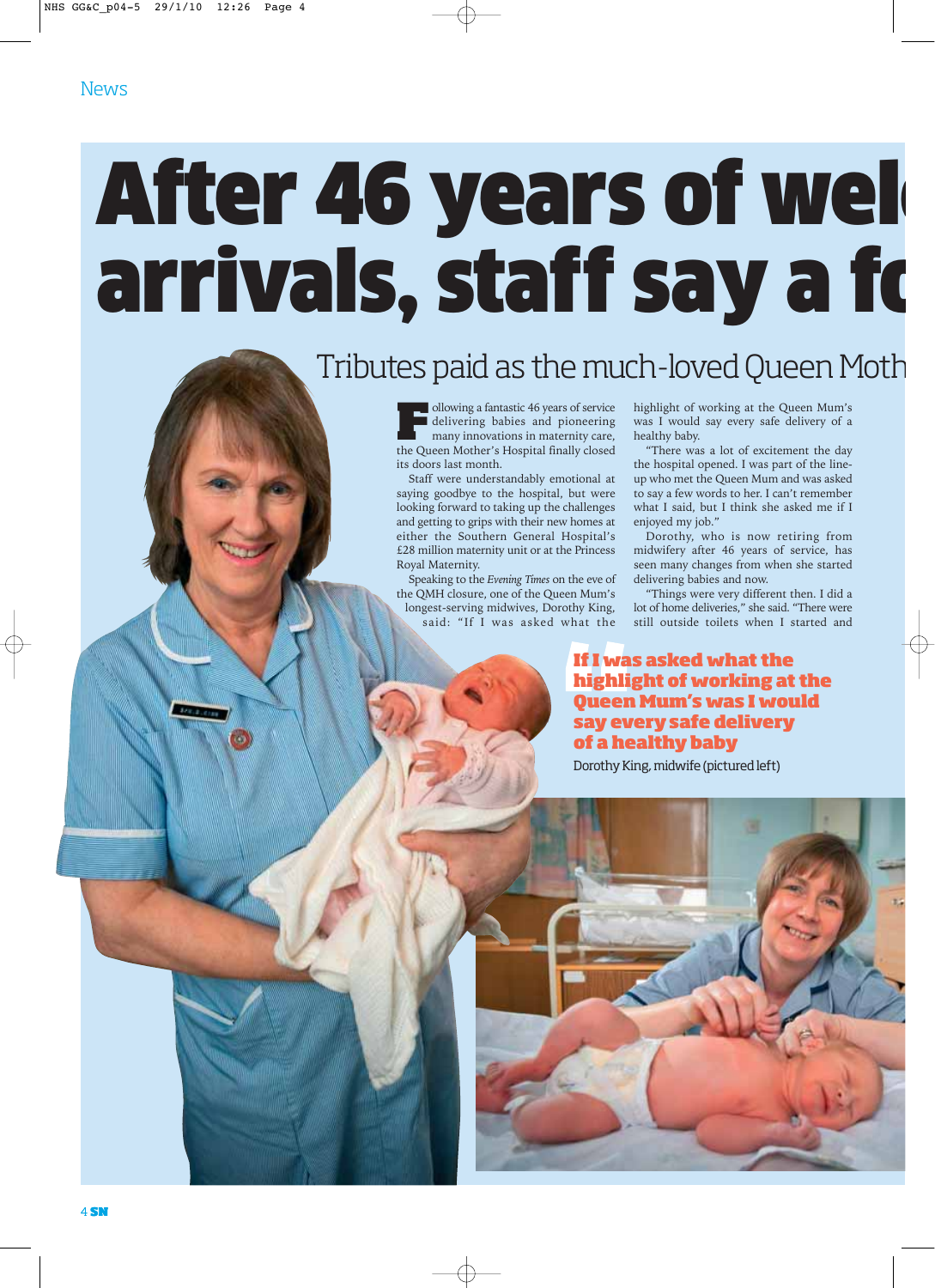## lcoming new fond farewell

## ther's Hospital closes

conditions in some of the tenements were terrible. The rate of survival now for mothers and babies is amazing compared to then."

She added: "We are all sad to see the Queen Mum's go, but the new facilities at the Southern General are excellent."

In its 46 years, the QMH has pioneered many innovations in maternity care – including the first ultrasound scans – and has delivered more than 160,000 babies, many of whom later returned to the hospital for the births of their own children.

Head of midwifery Eleanor Stenhouse said: "The legacy of innovation and pioneering which became a hallmark of the Queen Mother's will continue as an integral part of our exciting new service redevelopment, which also includes significant investment in the maternity unit at the Royal Alexandra Hospital in Paisley, and the Community Midwifery Units at Inverclyde Royal Hospital and the Vale of Leven Hospital.

"Regardless of where our mums choose to deliver, we can offer them the highest standards of accommodation and clinical care."



Above: Porter Matt Mullan worked at the Queen Mum's for 14 years. He said: "I have loved working at the Queen Mum's. It is a part of Glasgow's history and my daughter Jodie was born here."

Below: Domestic Pat Connelly has been at the Queen Mum's for 16 years. She said: "It's one of the best maternity hospitals in Scotland."

Below left: Ward sister Deborah Mackinnon, who was employed at the Queen Mum's for 29 years, said: "The staff are what makes the Queen Mum's special. We all work as a team instead of in individual departments and all take part in the research, which has led to some good outcomes."



## Changes to your Staff Newsletter

**AS part of our ongoing commitment to be more environmentally friendly and minimise our carbon footprint, from the beginning of this year** *Staff Newsletter* **will now be available every month in an online version.** 

**Following the development of the online version last year, we have noticed that more people are accessing the magazine online which they can do through StaffNet and through the NHSGGC website at home.**

**Also, a recent survey asking a small sample of almost 1500 staff how they liked to receive information revealed that the majority of staff preferred email and StaffNet as the best way to get information. And we will be offering staff the option of signing up to an email alert which means we will email you direct with the link to SN Online every time we put up a new issue at the beginning of each month.** 

**Email: staffnewsletter@ggc.scot.nhs.uk from the email address you would like us to send you the link.**

### How staff like to receive information



**Having the option of viewing online at home also makes it easier for those staff who may have problems accessing a computer at work. However, keeping this in mind, we are still producing a printed copy of the magazine every second month. Your next printed issue following this one will be April.** 

**Director of communications Ally McLaws said: "This is a very exciting development for** *Staff Newsletter* **as it becomes a more environmentally friendly communications tool. We hope to be making some improvements and adding to the SN Online site over the course of the year to make it even more accessible to staff.**

**"As we look to be more environmentally aware, cutting down on the number of paper copies we produce is an obvious move. We also hope that staff will find that SN Online is much more interactive. Live links will give more information on different subjects and email addresses are more accessible, so it will become easier to find out more information not only from our website, but also external websites and StaffNet."**

**As always, all staff are welcome to give us their views of SN Online, so if you have ideas for stories and features please contact us at: staffnewsletter@ggc.scot.nhs.uk**

Check out SN Online at: www.nhsggc.org.uk/ staff newsletter To receive an email alert on each new issue of SN Online, email: staffnewsletter@ggc.scot.nhs.uk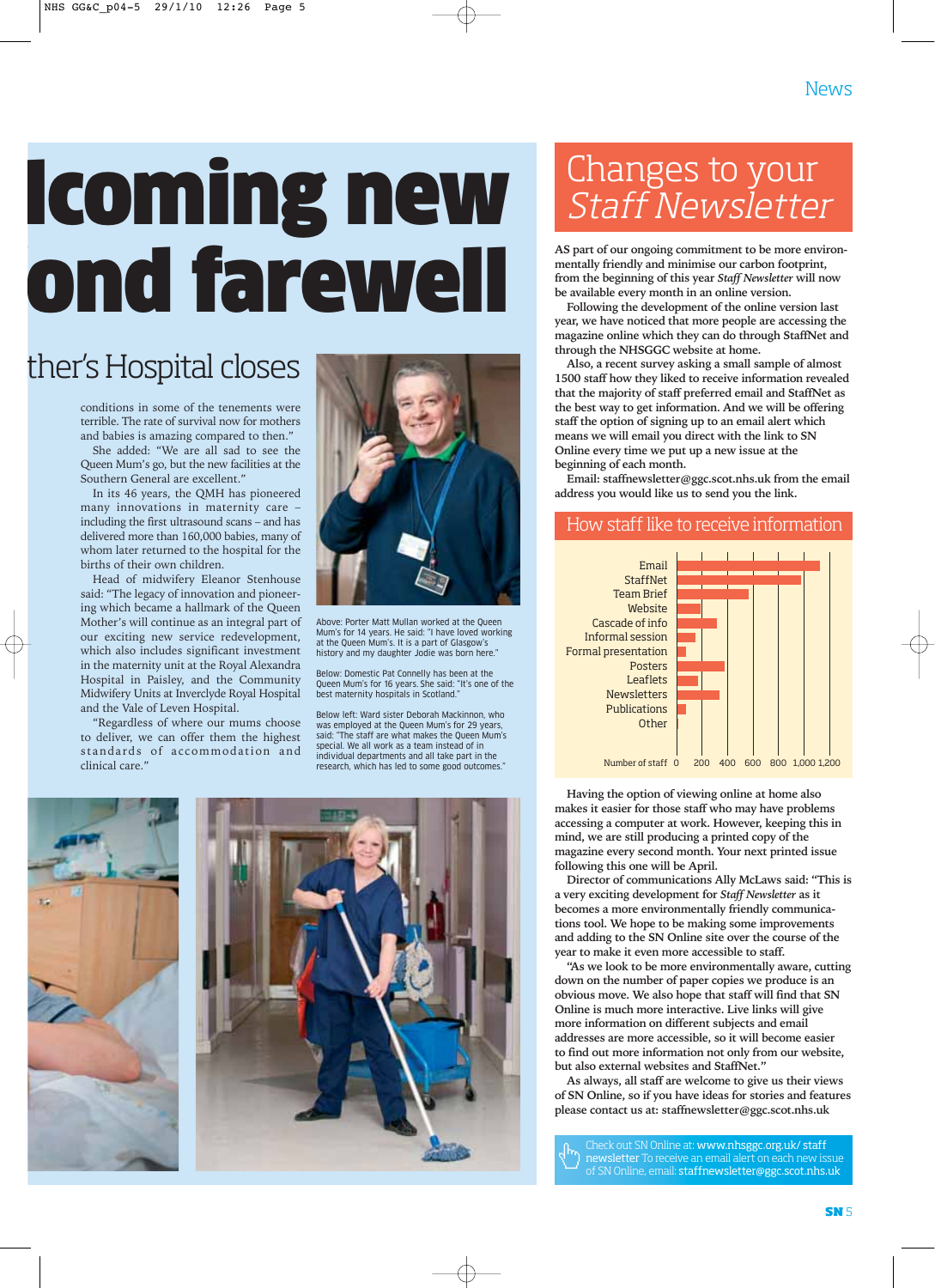## Responding better to the people we serve

### All staff must play their part to promote equality

**NASGGC's Equality Scheme**<br>
for 2010-2013 is now avail-<br>
able. This hugely important<br>
document explains what the organfor 2010-2013 is now availdocument explains what the organisation will do to promote equality and remove discrimination for people who use our services and for members of staff.

The Equality Scheme is based on laws that protect certain groups of people. These groups are:

- men and women (gender equality legislation)
- black and minority ethnic people (race equality legislation)
- disabled people (disability equality legislation)

However, it's not just these groups of people who can experience discrimination or unfairness. The amount of money we have and where we live, our age, our sexual orientation or our faith can all lead to unfair treatment. The NHSGGC Equality Scheme gives the same level of protection to all these groups.

"By law, NHSGGC must produce an Equality Scheme," explained Sue Laughlin, head of inequalities & health improvement. "However, the scheme is important for us not just because it means we are providing



services that are legally compliant, but because it helps us respond better to the needs of the people we serve.

"Every member of staff is required to bring about the changes we need to promote equality and remove discrimination. Discrimination is not just about treating someone negatively. It is important to realise that we may be discriminating by treating everyone the same, because everyone has different needs."

A summary of the Equality Scheme, which explains how it affects the way we work and the changes we might see, is currently being distributed to all staff.

To see the full Equality Scheme document and for more information, go to the Equalities in Health website at: www.equality.scot.nhs.uk and its StaffNet page. You can contact the corporate inequalities team and the equality & diversity team via both these sites.

"We all need to understand our roles and responsibilities for ensuring that equalities laws are not broken," said Sue. "When a deaf person cannot communicate their symptoms to their GP because there is no sign language interpreter available, this is a form of discrimination.

"It is preventable and NHSGGC has a responsibility to seek out and remove discrimination from our services. It's what delivering quality health care should be all about."

## Set a date to stop on 10 March

WEDNESDAY 10 March 2010 is national No Smoking Day and is a great opportunity to set a quit date to stop smoking.

Did you know that if you smoke 20 cigarettes a day it costs you £182 per month? That is £2184 per year!

If you join the Credit Union and put your "smoke free" money into your account, you could have more than £2000 savings, a dividend payment and access to all the additional benefits such as the Christmas club.

You are four times more likely to quit if you use specialist stop

smoking services, which include nicotine replacement therapy (NRT).

Smokefree services will help with your motivation to quit, help you set a quit date, test your carbon monoxide levels and provide you with a prescription request for your local pharmacy.

Smokefree Services are here to support both staff and patients. Your local stop smoking adviser, based either in hospital or CH(C)P, can direct you to the best service for you.

If you are hospital-based, smoke free hospital advisers will arrange

appointments to fit in with your work pattern.

- North Glasgow hospitals tel: 0141 232 (2)0729
- New Stobhill tel: 0141 335 (1)1305
- South Glasgow hospitals tel: 0141 201 (6)5148
- New Victoria tel: 0141 347 (6)8462
- Clyde hospitals tel: 0141 314 6692
- Mental Health Services tel: 0141 211 (4)6564.



To be put in touch with your local smokefree munity adviser or for any er information, call Smokeline، tel: 0800 848484 ioin the Credit Union tel: 0141 445 0022 or visit: www.nhscreditunion.com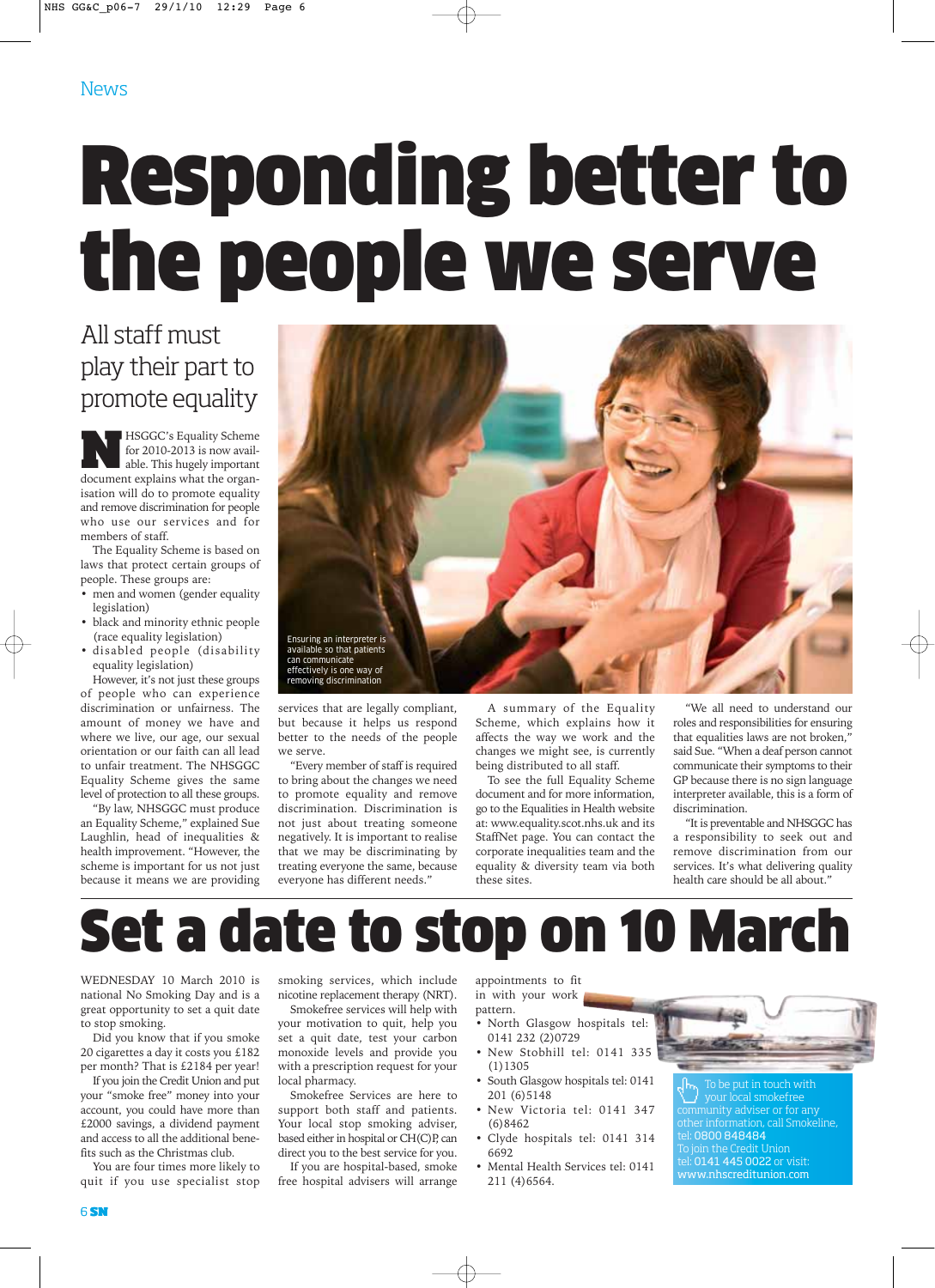## Annual bus ticket plan

**FOLLOWING the success of the Annual SPT Zonecard scheme, NHSGGC travel plan and systems office is pleased to announce that annual Firstbus Glasgow tickets will be available for purchase from 18 February.**

**The scheme will operate on the same basis as the SPT**

**Zonecard scheme, where an annual ticket is purchased by NHSGGC on behalf of the applicant, with the balance being repaid through your salary.**

**Application packs are available from the Travel Plan and Systems Office, email: travelplanoffice@ggc.scot.nhs.uk**

**They will also be available on StaffNet**

**from 18 February. Please be aware that**

**certain criteria exists in relation to those entitled to** **apply for annual bus tickets. Please ask for further details if you feel you may not meet the criteria detailed in the application pack.**

**If you think that your travel needs would be better met with the use of an SPT**



**application pack.**

SKILLPORT UPDATE

New features on e-learning site

℅

 $\iota$ 

 $\Omega$ 

AN updated version of the main e-Learning site, Skillport, is now available offering enhanced features to support learner progress and access.

The current extensive list of modules remains the same, including personal and management development courses, support for the core KSF dimensions, Microsoft Office and ECDL training. A full catalogue of modules can be found on the e-Learning site located on StaffNet under the Human Resources banner.

The aim of the site continues to support the traditional training calendar options and provides an alternative to classroom-based learning for all staff. The catalogue

content can be accessed via a computer at work – your desk, Learning Centre, Library or outwith NHSGGC at home, your local library – in fact wherever you can connect to the internet.

Skillport 7 launched at the beginning of February with a poster campaign targeting the Learning Centres, Libraries and work locations to highlight the changes.

Current users will be contacted directly by the e-Learning team to ensure a smooth transition onto the new site. The e-Learning team is available to help users access the site and select new programmes.

or if you wish to register derrick.grant@ggc.scot.nhs.uk david.campbell3@ggc.scot.nhs.uk robert.mcilreavy@ggc.scot.nhs.uk

## ...brief

### NHSGGC web policy reminder

**STAFF are reminded that commissioning websites from outside agencies is not allowed.**

**One or two situations have arisen where NHSGGC teams have become involved in discussions about websites with external agencies before coming to the web team which is part of NHSGGC corporate communications.**

**You can view the full web policy at: www.staffnet.ggc. scot.nhs.uk/Info%20Centre/ Policies/Documents/09Jul02 NHSWebsiteContentDevelop mentPolicy2.pdf**

### Winners of Aladdin tickets

**COMMUNITY addiction manager Frank Gough from the North CHCP addiction team won the family ticket to see Aladdin at the King's Theatre that we gave away in the** *Dec 2009/Jan 2010 SN***.**

**Runners-up, collecting £40 Tesco vouchers, were administrative officer Sandra Lauder from the Southern General's neurophysiology department and education and training secretary Lorraine Lindsay from the pharmacy department, also at Southern General.** 

### **Biomedical** scientist's award

**IRH senior biomedical scientist Charlie Houston has won the annual Scottish Quality Managers Discussion Group (SQMDG) Quality Award and a cheque for £150.** 

**Charlie recently completed the IBMS Quality Management course at Ulster University, which led him to produce the user satisfaction report on the implementation of Abbott Glucose meters at IRH.**

**Charlie's report on the meters' user satisfaction survey led to a number of improvements within Inverclyde with glucose meter usability and connectivity.**

## **Maternity** screening rolls out

 $\overline{c}$ 

A NEW pregnancy and newborn bloodspot screening IT application is to be rolled out across maternity and neonatology services.

The web-based system was implemented in Inverclyde Hospital and the roll out across all maternity and neonatology units will be completed by March.

The application will improve the delivery of the screening programmes and patient safety by:

• storing pregnancy and newborn bloodspot screening data in one place



that can be viewed from any location • automatically loading screening test results and generating patient result letters

• tracking women and babies throughout the screening pathways

and providing key performance management reports.

0141 201 4759 or contact denise.lyden@ggc.scot.nhs.uk